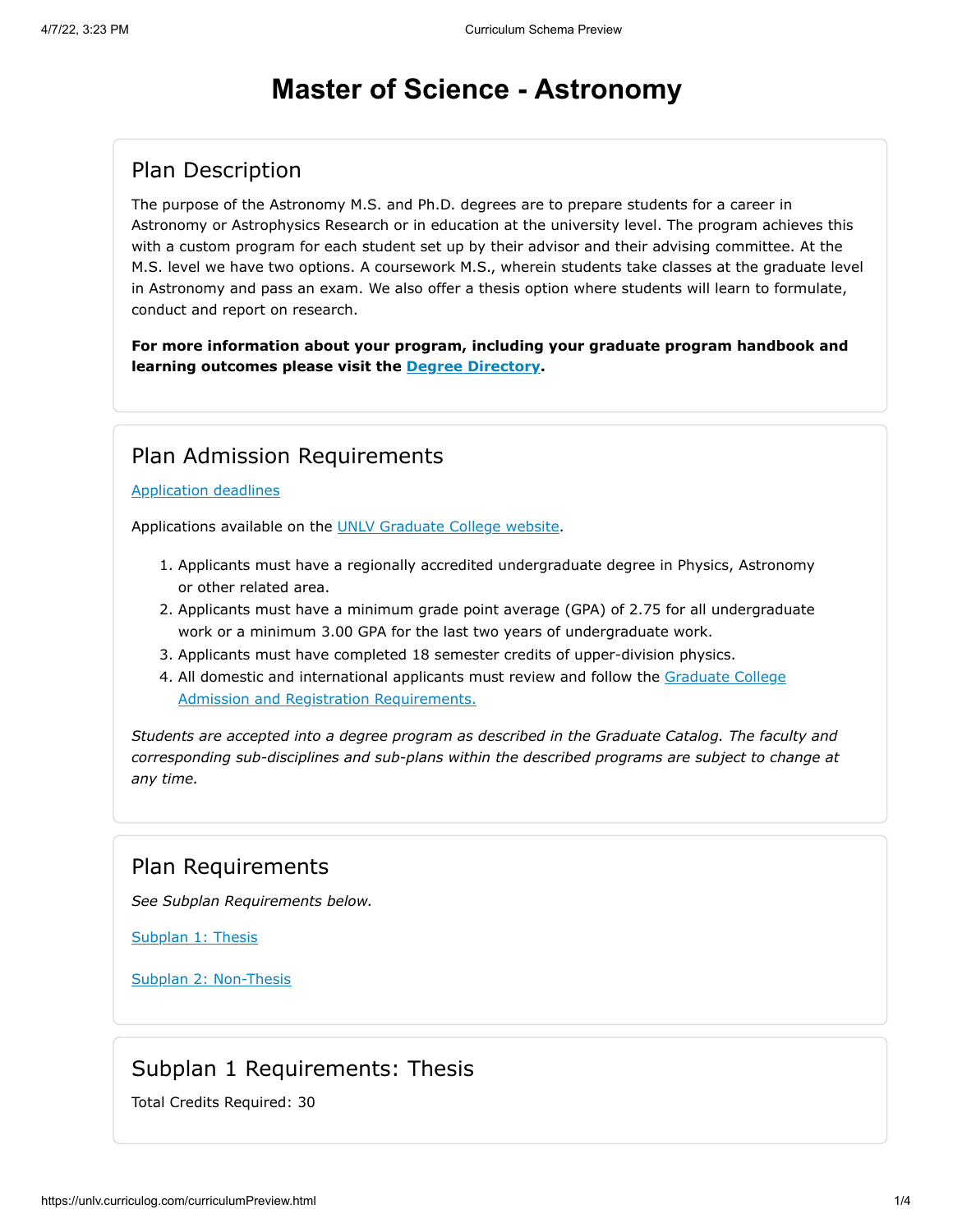### Course Requirements

#### Required Courses – Credits: 24

Complete 24 credits of 600- or 700-level AST or PHYS courses, or other advisor-approved courses.

### Thesis – Credits: 6

PHYS 797 Thesis  $3 - 6$ 

#### Degree Requirements

- 1. Complete a minimum of 30 graduate credits.
- 2. Complete a minimum of 15 credits (excluding thesis) in 700-level astronomy or physics courses.
- 3. A GPA of 3.00 or better is required in all course work which is part of the degree program.
- 4. In consultation with their advisor, a student will organize a thesis committee of at least three departmental members. In addition, a fourth member from outside the department, known as the Graduate College Representative, must be appointed. An additional committee member may be added at the student and department's discretion. Please see Graduate College policy for committee appointment guidelines.

### Graduation Requirements

- 1. The student must submit all required forms to the Graduate College as well as apply for graduation up to two semesters prior to completing their degree requirements.
- 2. The student must successfully complete and defend a thesis by the posted deadline. The defense must be advertised and is open to the public.
- 3. After the thesis defense, the student must electronically submit a properly formatted pdf copy of their thesis to the Graduate College for format check. Once the thesis format has been approved by the Graduate College, the student will submit the approved electronic version to ProQuest. Deadlines for thesis defenses, format check submissions, and the final ProQuest submission can be found [here.](https://www.unlv.edu/graduatecollege/graduation-deadlines)

### Subplan 2 Requirements: Non-Thesis

<span id="page-1-0"></span>Total Credits Required: 30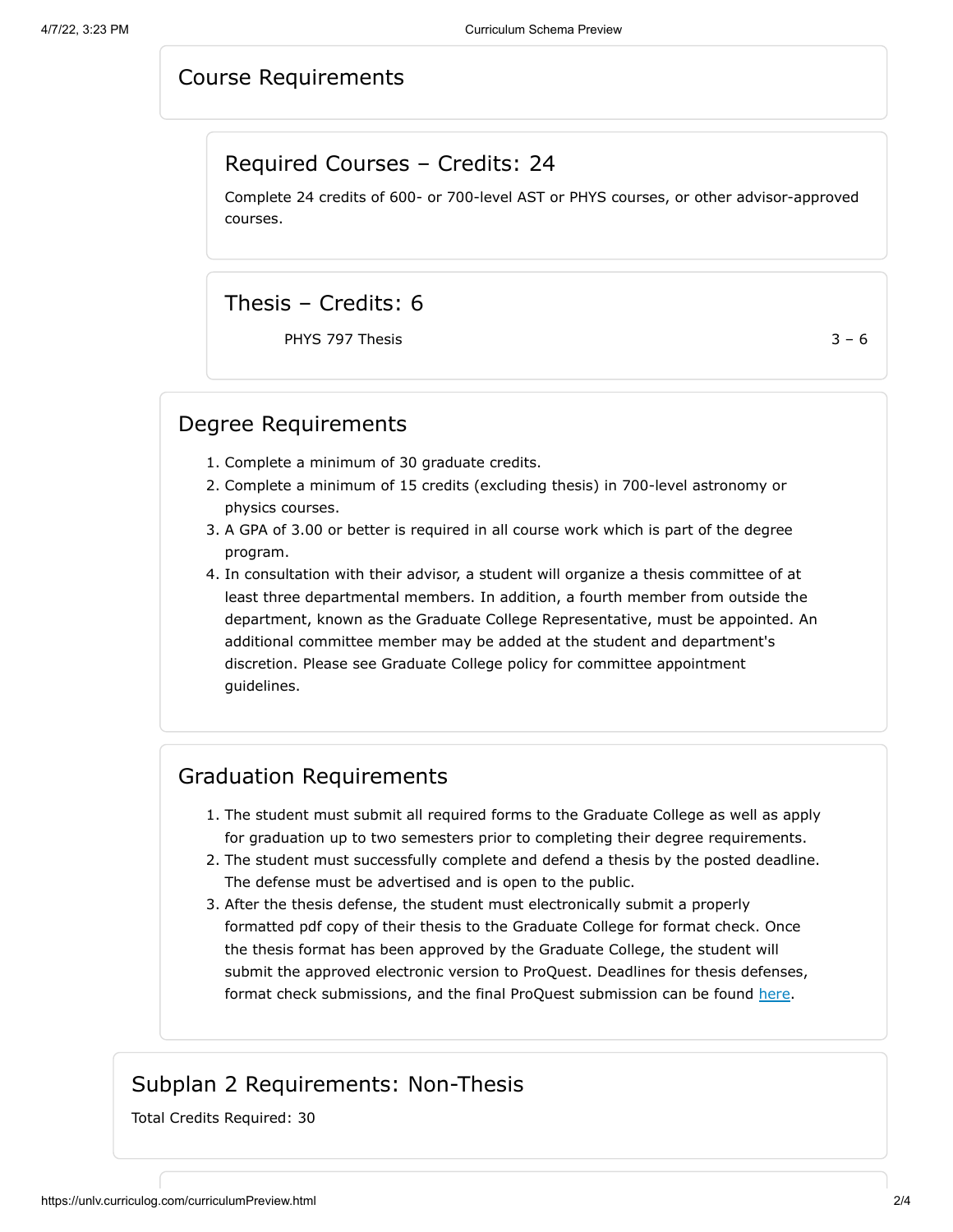#### Course Requirements

| Required Courses - Credits: 6 |  |
|-------------------------------|--|
| AST 713 Astrophysics I        |  |
| AST 714 Astrophysics II       |  |
|                               |  |

### Core Courses – Credits: 6

Complete two of the following courses:

| AST 710 Observational Astronomy Techniques                                 | 3 |
|----------------------------------------------------------------------------|---|
| AST 721 Astrophysics of Gaseous Nebulae and<br>Active Galactic Nuclei      | 3 |
| AST 723 Astrophysical Fluids                                               | 3 |
| AST 725 High Energy Astrophysics                                           | 3 |
| AST 727 Cosmology                                                          | 3 |
| AST 729 Galaxies                                                           | 3 |
| AST 747 Interstellar Medium                                                | 3 |
| PHYS 771 Advanced Topics in Experimental and<br><b>Theoretical Physics</b> | 3 |

### Elective Courses – Credits: 18

Complete 18 credits of 600- or 700-level AST or PHYS courses, or other advisor-approved courses.

### Degree Requirements

- 1. Complete a minimum of 30 graduate level credits in physics, astronomy, or related fields (excluding graduate seminar).
- 2. Complete at least 15 credits of 700-level astronomy or physics courses.
- 3. A GPA of 3.00 or better in all course work which is part of the degree program.
- 4. In consultation with their advisor, a student will organize an advisory committee of at least three departmental members. In addition, a fourth member from outside the department, known as the Graduate College Representative, must be appointed. An additional committee member may be added at the student and department's discretion. Please see Graduate College policy for committee appointment guidelines.
- 5. Satisfactory performance on an astronomy qualifying examination on graduate astronomy knowledge at the master's level.

## Graduation Requirements